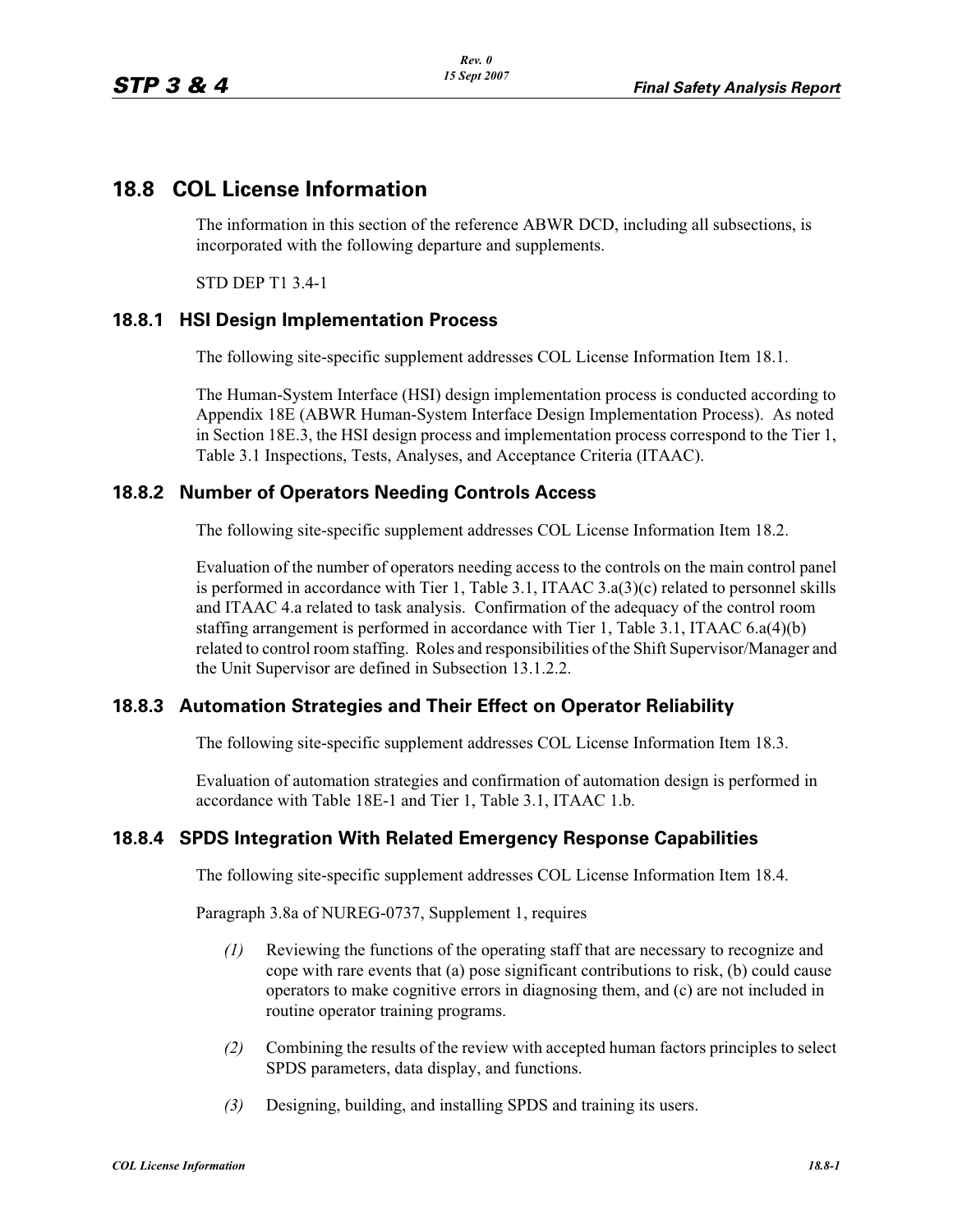Reviewing the functions of the operating staff considers insights from probabilistic risk assessment and human reliability analysis and is performed in accordance with Tier 1, Table 3.1, ITAAC 4 related to task analyses. Selection of safety parameter display system (SPDS) parameters, data display, and functions, including incorporation of the SPDS function as part of the plant status summary information on the large display panel (Subsection 18.4.2.1, Item 14), is performed in accordance with Tier 1, Table 3.1, ITAAC 5 related to HSI design. SPDS training is an integral part of control room operator training and identification of training needs is performed in accordance with Tier 1, Table 3.1, ITAAC 1.b(3) related to training.

## **18.8.5 Standard Design Features Design Validation**

The following site-specific supplement addresses COL License Information Item 18.5.

Validation of the main control room standard design features is performed in accordance with Tier 1, Table 3.1, ITAAC 6.

### **18.8.6 Remote Shutdown System Design Evaluation**

The following site-specific supplement addresses COL License Information Item 18.6.

Evaluation of reliability, and confirmation of design adequacy, of the Remote Shutdown System is performed in accordance with Tier 1, Table 3.1, ITAAC 1.b(3) related to training, ITAAC 6.a(2)(a) related to validating equipment hardware and software-driven functions, and ITAAC 6.a(6) related to performance measures.

### **18.8.7 Local Valve Position Indication**

The following site-specific supplement addresses COL License Information Item 18.7.

Valve position indication (VPI) requirements, including monitoring that satisfies Regulatory Guide 1.47, are met as discussed in Subsection 1A.2.18 and Subsection 7.1.2. Power-operated valves and manually operated valves are required to have a positive, mechanical indication of the valve's overall position which can be determined by direct observation at the valve without instruments or power. The local VPI requirements are imposed at a project-level and a component-level. A project-level design manual imposes requirements for standard HSI practice and NUREG-0700 compliance from system designers and specifiers of local control stations involving local VPI. Valve manufacturers are required to certify that valves meet valve procurement specifications, and valves and shop drawings are QA inspected for compliance with local VPI requirements.

### **18.8.8 Operator Training**

The following site-specific supplement addresses COL License Information Item 18.8.

An operator training program that meets the requirements of 10 CFR 50 is addressed in Section 13.2. Identification of personnel training needs is performed in accordance with Tier 1, Table 3.1, ITAAC 1.b(3) related to training.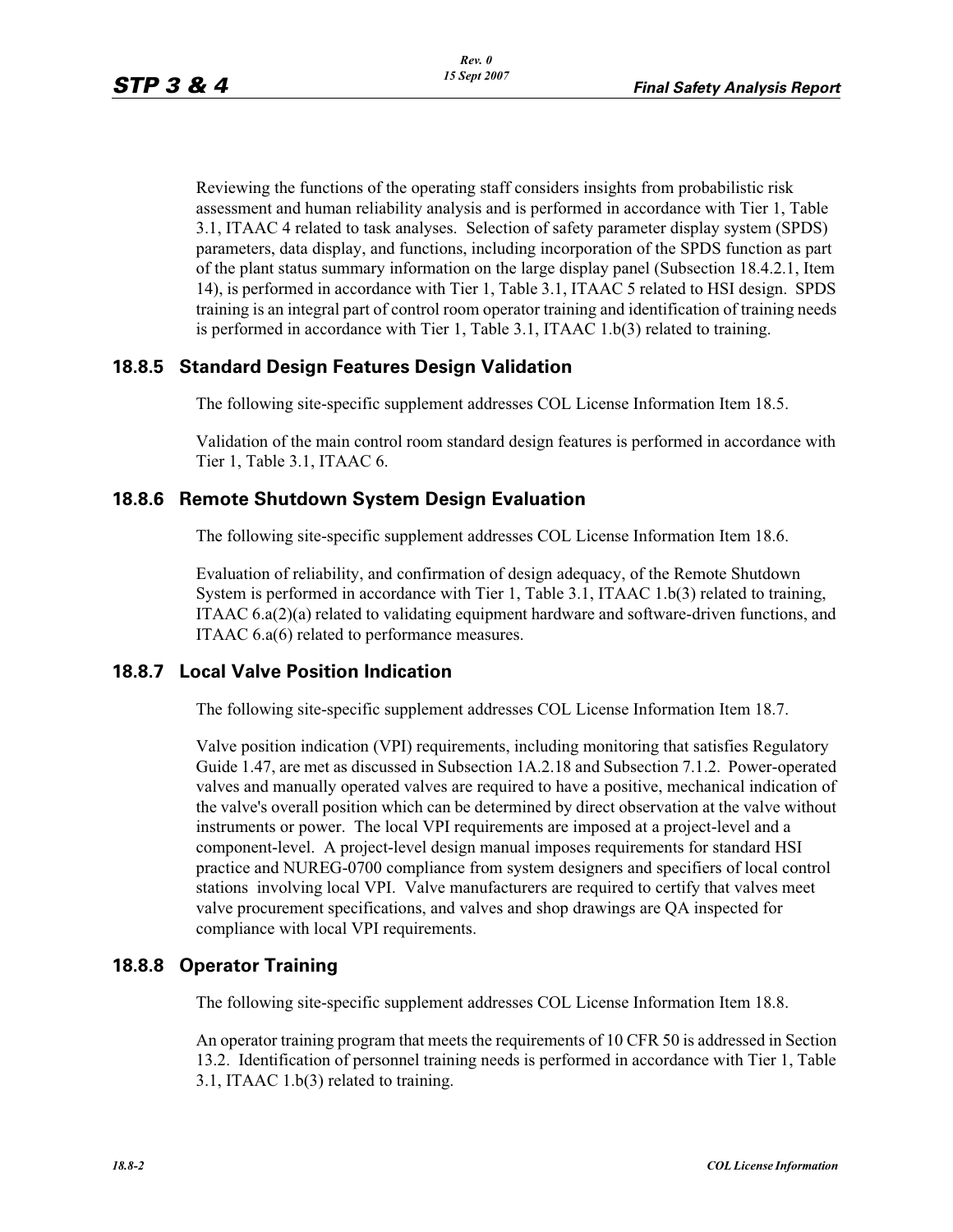## **18.8.9 Safety System Status Monitoring**

The following site-specific supplement addresses COL License Information Item 18.9.

The human factors aspects of TMI Item I.D.3 are addressed by the detailed design implementation process that is performed in accordance with Tier 1, Table 3.1 ITAAC. The design meets RG 1.47 (Bypassed and Inoperable Status Indication for Nuclear Power Plant Safety Systems) recommendations as described in Subsections 1A.2.18 and 7.1.2.10.2.

### **18.8.10 PGCS Malfunction**

STD DEP T1 3.4-1

*As part of the verification and validation effort, the COL applicant shall consider malfunctions of the Power Generation Control function of the process computer system* Plant Computer Functions *(Subsection 18.4.2.6.1).*

The following site-specific supplement addresses COL License Information Item 18.10.

Malfunctions of the Power Generation Control function are evaluated using dynamic task performance testing. The evaluation is performed in accordance with Tier 1, Table 3.1, ITAAC 6.a(5) related to operational conditions and upsets, and ITAAC 6.a(6) related to performance measures.

### **18.8.11 Local Control Stations**

The following site-specific supplement addresses COL License Information Item 18.11.

Evaluation of operations at local control stations critical to plant safety is performed in accordance with Tier 1, Table 3.1, ITAAC 2.a(3) related to critical functions, ITAAC 4.a(3) related to critical tasks, and ITAAC 6.a(4)(a) related to function and task achievement.

### **18.8.12 As-Built Evaluation of MCR and RSS**

The following site-specific supplement addresses COL License Information Item 18.12.

The as-built configurations of the main control room (MCR) and the remote shutdown system (RSS) are verified for conformance with the validated configurations. The verification is performed in accordance with Tier 1, Table 3.1, ITAAC 7, and the results are documented in a report.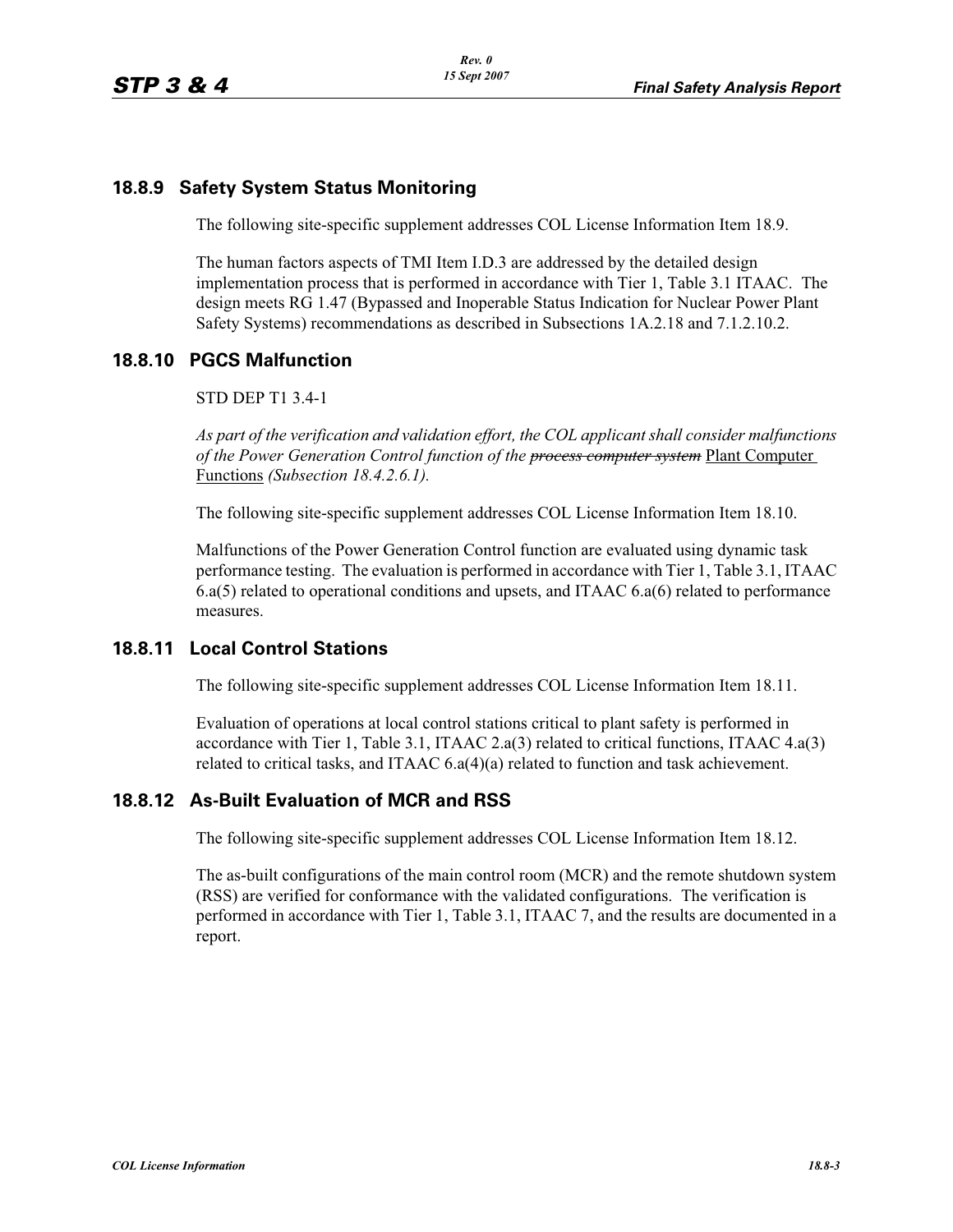## **18.8.13 Accident Monitoring Instrumentation**

The following site-specific supplement addresses COL License Information Item 18.13.

Accident monitoring instrumentation requirements, including TMI Item II.F.1 and the recommendations of Regulatory Guide 1.97, are met as discussed in Subsection 1A.2.17 and Section 7.5. TMI Item II.F.1 in NUREG-0737 (Clarification of TMI Action Plan Requirements, November 1980) concerns the potential for increased operator error due to adding accident monitoring displays and controls in the control rooms of existing plants. Accident monitoring instrumentation is part of the integrated HSI that is human factor engineered according to the HSI design implementation process described in Appendix 18E. The process considers (a) the use of accident monitoring information by an operator during both normal and abnormal plant conditions, (b) integration into emergency procedures, (c) integration into operator training, and (d) other alarms during emergency and need for prioritization of alarms.

## **18.8.14 In-Core Cooling Instrumentation**

The following site-specific supplement addresses COL License Information Item 18.14.

The standard ABWR design has reactor pressure vessel (RPV) level instrumentation that provides adequate detection and indication of in-core cooling as required by this TMI item (Ref: NUREG-1503, Subsection 20.5.30). In-core cooling instrumentation requirements, including TMI Item II.F.2 and the recommendations of Regulatory Guide 1.97, are met as discussed in Subsection 1A.2.16 and Section 7.5.

In-core cooling instrumentation is part of the integrated HSI that is human factor engineered according to the HSI design implementation process described in Appendix 18E. The process considers the types and locations of displays and alarms. It also considers (a) the use of in-core cooling information by an operator during both normal and abnormal plant conditions, (b) integration into emergency procedures, (c) integration into operator training, and (d) other alarms during emergency and need for prioritization of alarms.